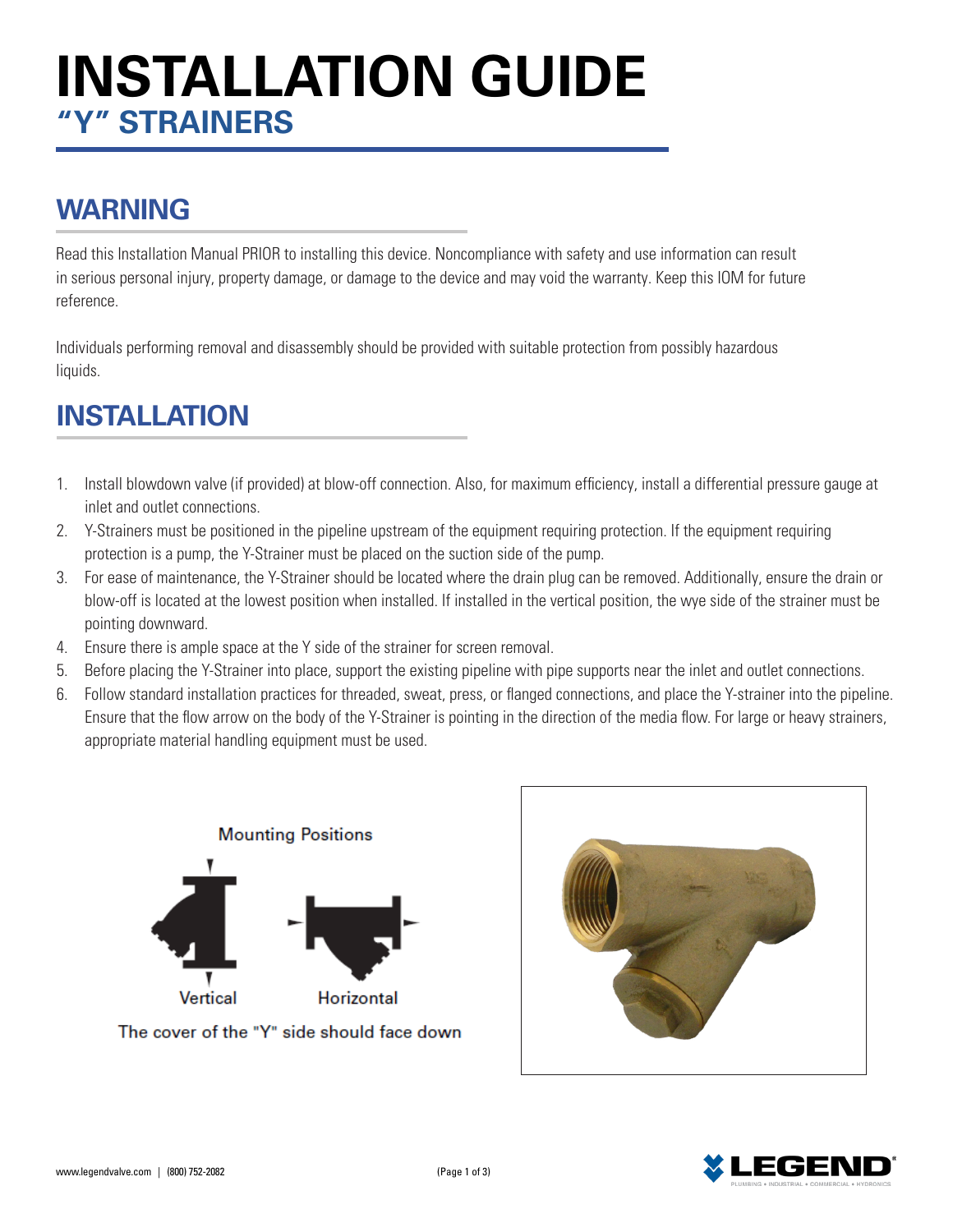#### **OPERATION**

Once the installation and a pressure test has been successfully completed, start the system gradually, at start up as well as after shut down. This eliminates sudden shock to the strainer and other equipment in the line. This is extremely important for steam service.

#### **MAINTENANCE**

Y-Strainers are designed to require little maintenance. Regular maintenance involves:

- Blow-down cleaning.
- Timely cleaning or replacement of screen and gasket.
- Periodically checking for leaks.

During normal use, the screen will become clogged with debris, causing the differential pressure to increase. Once the differential pressure has increased to an unacceptable level, typically by 5 psi to 10 psi, it is time to clean or replace the screen. It is not advisable to let the differential pressure increase beyond 10 psi, as this may cause the screen to fail and possibly damage downstream equipment.

A convenient and safe way to determine when the screen needs to be replaced is to install pressure gauges on the inlet and outlet side of the strainer. The maximum acceptable pressure drop across the strainer will indicate when the screen needs to be replaced. Screen size and construction determine the maximum pressure drop a strainer screen can withstand.



Typical Threaded Y-Strainer Typical Flanged End Y-Strainer